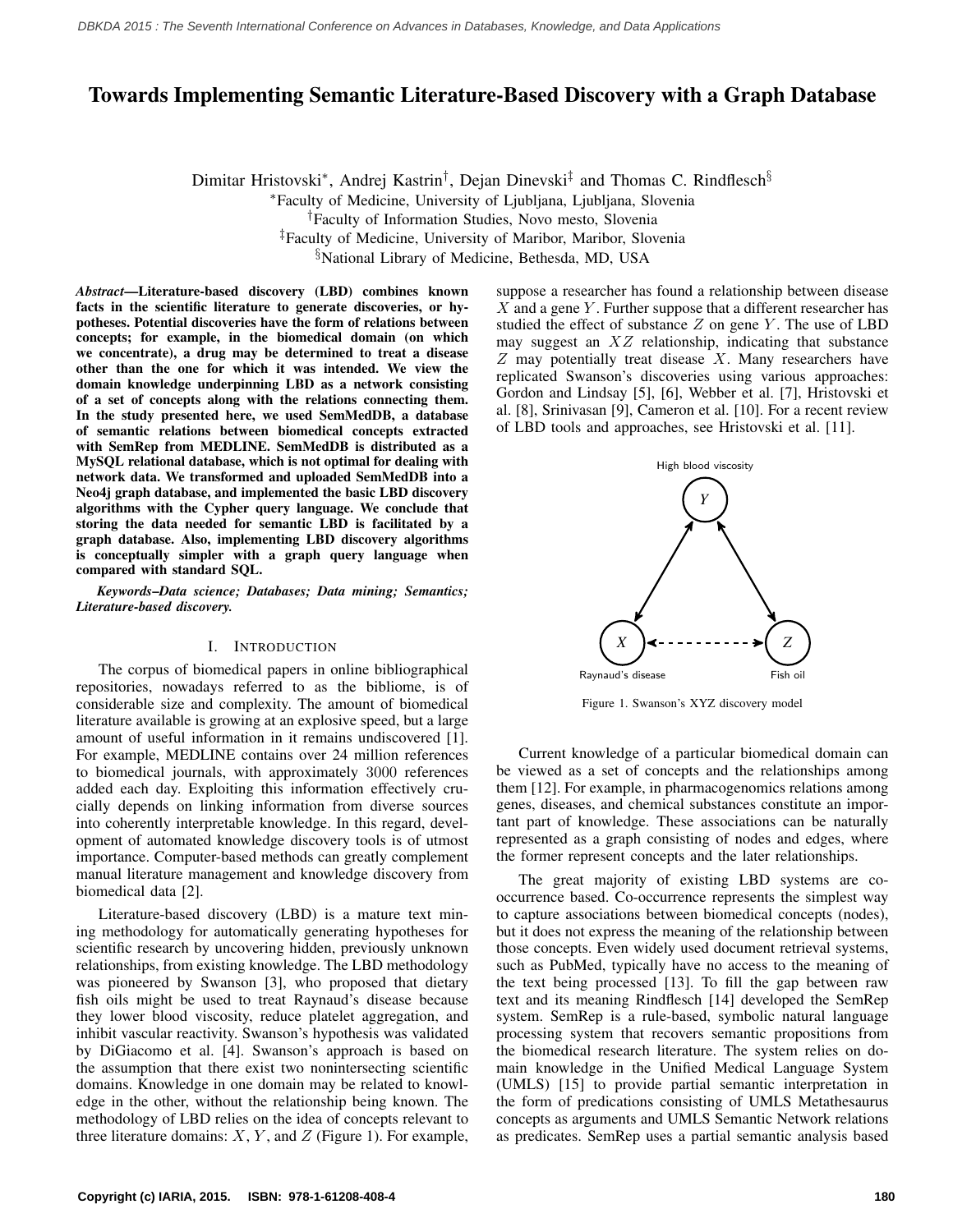on the SPECIALIST Lexicon [\[16\]](#page-3-15) and MedPost tagger [\[17\]](#page-3-16). Each noun phrase in this analysis is mapped to a concept in the Metathesaurus using MetaMap [\[18\]](#page-3-17). Both syntactic and semantic constraints are employed to identify propositional assertions. For example, SemRep extracts three predications from the text "dexamethasone is a potent inducer of multidrug resistance-associated protein expression in rat hepatocytes":

- 1) Dexamethasone STIMULATES Multidrug Resistence-Associated Proteins
- 2) Multidrug Resistance-Associated Proteins PART OF Rats
- 3) Hepatocytes PART OF Rats

SemRep extracts 30 predicate types expressing assertions in clinical medicine (e.g., TREATS, ADMINISTERED\_TO), substance interactions (e.g., INTERACTS\_WITH, STIMU-LATES), genetic etiology of disease (e.g., CAUSES, PRE-DISPOSES), and pharmacogenomics (e.g., AUGMENTS, DIS-RUPTS). The program has been run on all of MEDLINE and the extracted predications deposited in a MySQL database named SemMedDB [\[19\]](#page-3-18) updated quarterly and available to researchers.

In the last decade, various NoSQL (often interpreted as Not only SQL (Structured Query Language)) technologies for storing data have emerged. The term NoSQL refers to schemaless database technology such as key-value stores (e.g., Apache Cassandra), document stores (e.g., MongoDB), and graph databases (e.g., AllegroGraph, OpenLink Virtuoso, Neo4j). In this paper, we examine the Neo4j graph database as an alternative for LBD on semantic relations extracted from MEDLINE, because Neo4j is particularly useful for storing data structured as a graph.

## II. METHODS

## *A. Exporting data from SemMedDB*

SemMedDB contains detailed information about all the semantic relations extracted with SemRep from MEDLINE. The general form of the semantic relations is Subject-Relation-Object, for example Dopamine-TREATS-Parkinson Disease. This particular relation was extracted 1080 times from different text sentences. We will refer to each of these 1080 extractions as a semantic relation instance. In other words, we say that Dopamin-TREATS-Parkinson Disease is a semantic relation with 1080 instantces. For LBD we were interested in aggregated semantic relations, which means that for each semantic relation we wanted to have the corresponding number of instances. In SemMedDB, there is no single place where we could find aggregated semantic relations. Therefore, we exported only the semantic relation instances in a text CSV (Comma-Separated Values) format. For each instance, the following fields were exported: subject concept id, subject\_name, relation\_type, object\_concept\_id, and object\_name. We exported all the  $52616158$  semantic relation instances.

## *B. Aggregating the semantic relations and loading into Neo4j*

Originally, we thought of aggregating the semantic relations with shell tools, such as Awk, sort and uniq. However, we decided to put Neo4j to a test. We decided to load and aggregate the data in Neo4j with the LOAD CSV command, which is used for loading external text data (Figure [2\)](#page-1-0). This command is part of Cypher, which is Neo4js graph query language. The command reads the input file line by line. Each input line is split into fields. After loading, we used the MERGE command for the subject part of the instance. If the concept that appeared as subject was not found, then, a node with label "Concept" was created with the corresponding concept\_unique\_id, name and semantic type, and the frequency counter was set to 1. All this was done with the ON CREATE part of the MERGE command. However, if there already was a node for the subject concept, then only its frequency counter was increased with the ON MATCH part of the MERGE command. A similar procedure was repeated for the object concept of the semantic relation instance with another MERGE command. And finally, a MERGE command was used for the semantic relation itself. If there was no relation between the current subject and object nodes, a new relation was created with the relation type, and the frequency counter was set to 1 within the ON CREATE part of the commend. If the relation already existed then its frequency counter was increased with the ON MATCH part. After the end of this procedure, we expected to have a graph in which the nodes were the subjects and / or objects of the semantic relations, with the nodes having relations between them that corresponded to the semantic relations between the arguments. This procedure worked well with a few million relation instances. Unfortunatelly, it was not able to load the entire set of semantic relation instances, despite the fact that we used the USING PERIODIC COMMIT command as instructed in the Neo4j documentation.

We then used a few other approaches. For example, loading and aggregating only the nodes as described above worked well and finished successfully. However, we could not load all the relations at once. We then tried loading the relations in batches by adding corresponding START and LIMIT parameters to the LOAD CSV command. In addition to this being too slow, there was another problem with this command. It does not allow setting the label of a node based on a field value in the input line, which we wanted to do. We wanted the semantic type of the nodes to become one of its labels. For example, we wanted to have nodes such as "c:Concept:dsyn" which in Neo4j terminology is read as node "c" with labels "Concept" and "dsyn" (where "dsyn" is our abbreviation for the concept semantic type "Disease or Syndrome").

```
LOAD CSV FROM 'semmed_sub_rel_obj.txt'
  AS line
WITH line
MERGE (c1:Concept {cui: line[0]})
ON CREATE SET c1.name=line[1],
  c1.type=line[2], c1.freq=1
ON MATCH SET c1.freq = c1.freq + 1
MERGE (c2:Concept {cui: line[4]})
ON CREATE SET c2.name=line[5],
  c2.type=line[6], c2.freq=1
ON MATCH SET c2.freq = c2.freq + 1
MERGE (c1)-[r:Relation {type:
  line[3]}]->(c2)
ON CREATE SET r.freq = 1
ON MATCH SET r.freq = r.freq + 1;
```
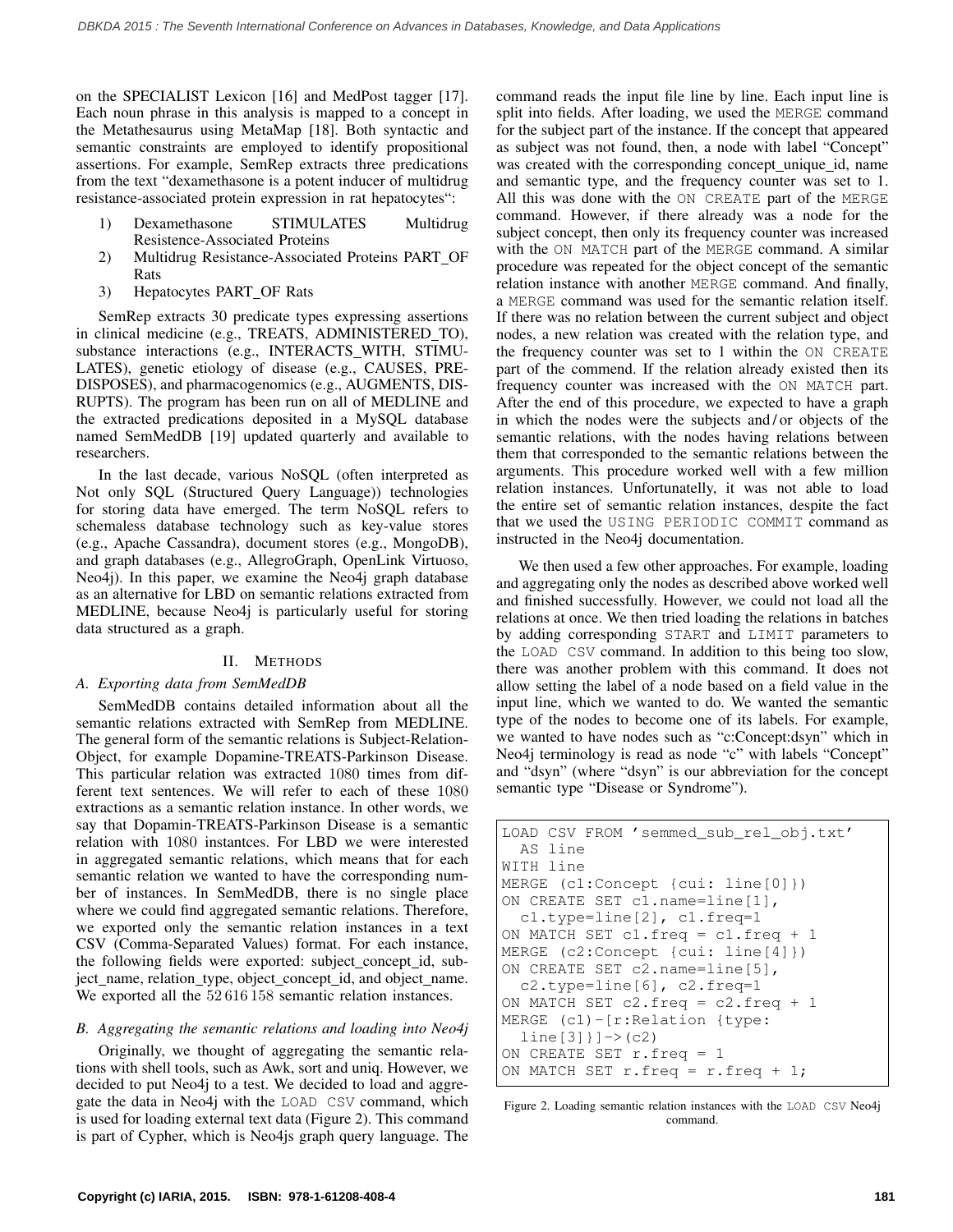We next tried to aggregate the instances with several Awk scripts and with the sort and join shell commands. During this process, for each semantic relation, all the instances of that semantic relation were replaced with a single text line, which, in addition to the instance level fields, also contained the total number of instances. We noticed that sometimes the same concepts appeared with different semantic types in different instances. All these semantic types were also aggregated as a comma-delimited list. To load the data into Neo4j we used a stand-alone batch-import tool [\[20\]](#page-4-0). This tool requires two files as input: a file describing the nodes, and a file describing the relations between the nodes. From the aggregated relation file prepared in the previous step we prepared the required two files with two more Awk scripts. Additionally, for each node, these scripts calculated in the number of relations in which the node (biomedical concept) occurs as an argument (subject or object). That number becomes a node property. The batch import tool for Neo4j then loaded the prepared files into a new database very quickly. It was also able to create labels for the nodes from the list of semantic types for each node. Finally, in Neo4j, we created an index on the node properties "name" and "cui", which is an abbreviation for "concept unique identifier" (in the UMLS).

## III. RESULTS

Currently, there are 269 047 unique concepts and 14 150 952 distinct relationships between them in our Neo4j graph database. These relationships originated from 52 616 158 SemMedDB semantic relation instances. We illustrate the use of this database with some LBD examples.

LBD is conducted using one of two modes: open and closed discovery. In open discovery, a concept  $X$  (e.g., a disease) is used to start, and the task is to find a new discovery  $Z$  (e.g., a drug) regarding  $X$  through some intermediate concept  $Y$  (e.g., a gene associated with  $X$ ). In closed discovery both the starting concept  $X$  and final concept  $Z$  are know in advance. The goal is to supply  $Y$  an explanation for the relation between  $X$  and Z. Closed discovery can be used, for example, to elucidate statistically determined relations between  $X$  and  $Z$ , which do not have an explanation.

Figure [3](#page-2-0) shows the most general LBD implementation with a Cypher query. The relations between the concepts  $X, Y$  and Z can be matched regardless of the direction of the relations. We require a relation between  $X$  and  $Y$ , as well as a relation between  $Y$  and  $Z$ , but we are interested only in those  $X$  and  $Z$ concepts that are not already related. If we instantiate  $X$  with a specific concept (e.g., Curcumin) and leave Z uninstantiated, then we have an open discovery mode. If we instantiate both the  $X$  and  $Z$  concepts with particular concepts then we have closed discovery mode.

```
MATCH (x:Concept)--(y:Concept)--
  (z:Concept)
WHERE NOT (x) -- (z)RETURN x, y, z;
```
Figure 3. The most general LBD implementation in Cypher.

UMLS semantic types are often used in LBD for concept filtering or for working with a whole class of concepts. Figure [4](#page-2-1) shows how we can use semantic types for node (concept) filtering. We implemented concept semantic types as Neo4j labels. In our current implementation, each concept has the label "Concept" and additionally all its semantic types appear as additional labels. The query in Figure [4](#page-2-1) searches for drugs (concepts with semantic type "phsu" (abbreviation for Pharmacologic Substance) which are related to some concepts Y which are related to some diseases (concepts with semantic type "dsyn" (abbreviation for Disease or Syndrome)). Moreover, we add an additional constraint that the drug is not already used to treat the disease. This is a declarative query for discovering novel treatments. It can be used in several ways depending on what kind of input data is provided. If a specific drug is provided, the query finds diseases that have not been treated with that particular drug before. If a specific disease is provided, the query finds drugs that have not been used to treat that particular disease before. And finally, in this query we show how we can rank the potentially novel treatments by the count of intermediate concepts  $Y$ , as it is usually done in LBD.

```
MATCH (drug:Concept:phsu)-[r1]->(y)-
  [r2]->(disease:Concept:dsyn)
WHERE NOT (drug)-[:TREATS]->(disease)
RETURN drug, disease, count(y) AS y_count
  DESC;
```

```
Figure 4. A generic Cypher query for finding novel treatment rela-tions
                     between drugs and diseases.
```
A discovery pattern [\[21\]](#page-4-1) reduces the number of false positive discoveries and supports explanation by stipulating a set of conditions which enhance the likelihood for a good discovery candidate. Such conditions refer to the semantic types of concepts and the relations between them. We show here how to implement the LBD discovery pattern "inhibit the cause of the disease", which can be used to find novel treatments or explain why certain drugs might be beneficial for certain diseases [\[22\]](#page-4-2). This discovery pattern is more specific than the one shown before because it also takes into account the semantic relations between the concepts. The idea of the discovery pattern is to find drugs that inhibit some genes that are etiologically related to a disease. Additionally, we are interested only in drugs that have not been already used to treat the disease. In this Cypher query, "phsu", "gngm" and "dsyn" are UMLS semantic type abbreviations; and drug, gene and disease are variables that are instantiated to particular values when the query is run. Figure [5](#page-2-2) shows a generic implementation of this discovery pattern.

```
MATCH (drug:phsu)-[:INHIBITS]->
  (gene:gngm)-[:CAUSES]-> (disease:dsyn)
WHERE NOT (drug)-[:TREATS]->(disease)
RETURN drug, gene, disease;
```
Figure 5. Generic Cypher implementation of the "inhibit the cause of the disease discovery pattern".

We would like to show how more advanced versions of this discovery pattern can be implemented. In Figure [6,](#page-3-19) first,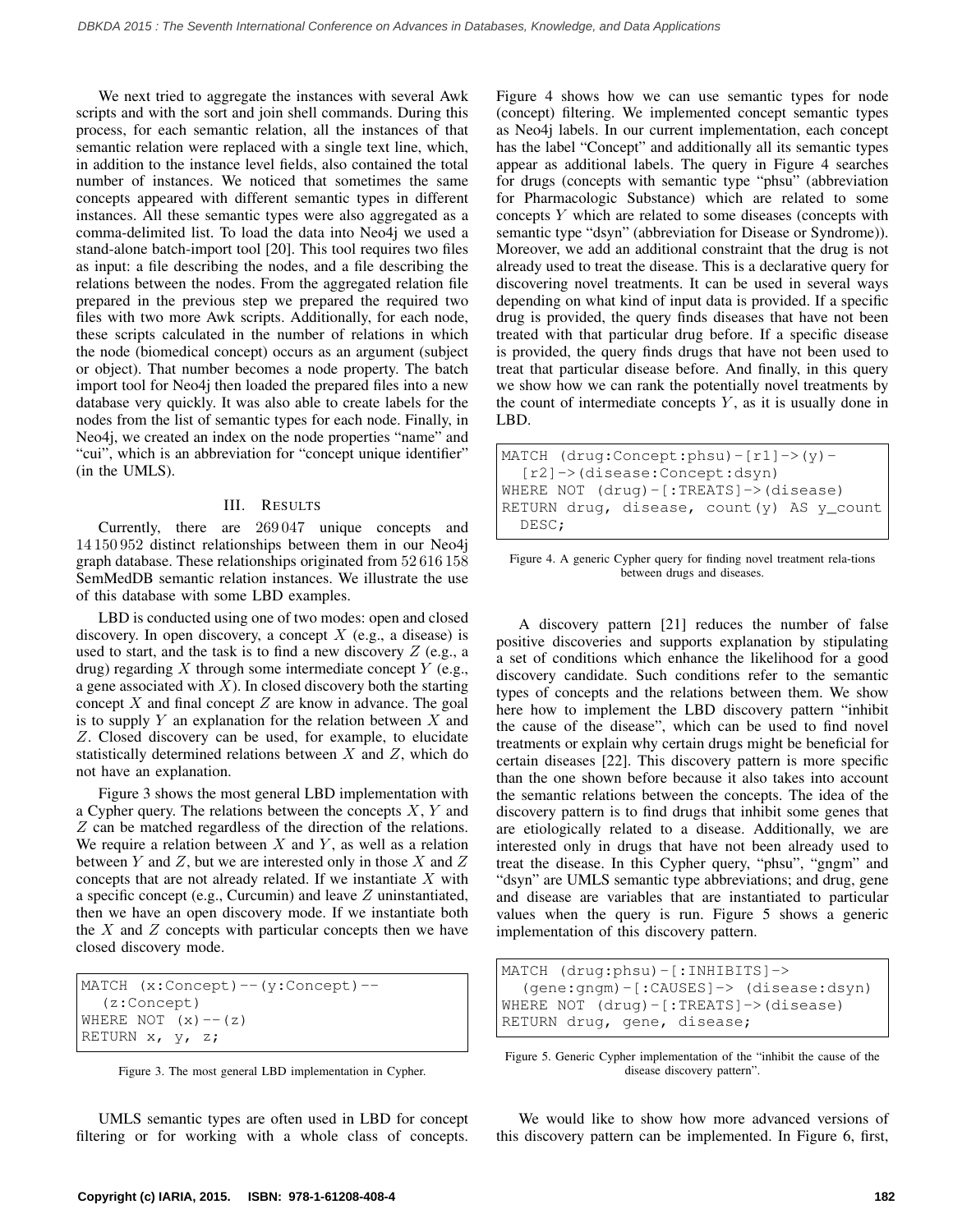we find all the drugs in the "Antipsychotic Agents" class by using the ontological relation IS A. We restrict the class of diseases to neoplasms by using the semantic type "neop".

```
MATCH (drug:Concept:phsu)-[:ISA]->
  (m:Concept {
    name:"Antipsychotic Agents"})
WITH drug
MATCH (drug)-[:INHIBITS]->
  (gene:gngm)-[:CAUSES]->(s:neop)
WHERE NOT (drug)-[:TREATS]->(s)
RETURN drug, count(distinct gene),
  count(distinct s);
```
Figure 6. More specific version of the "inhibit the cause of the disease" discovery pattern.

## IV. DISCUSSION

We faced some chalenges when using Neo4j and its declarative graph query language Cypher. The LOAD CSV Cypher command, although elegant and consise, was not able to load our data in a reasonable amount of time. There is confusion regarding indexing in the current version of Neo4j (2.1.6) because two types of indexes exist: "schema indexes" and "legacy indexes". The "schema indexes" are recommended by Neo4j, however they do not provide full text indexing and they only index node properties and not relation properties. The "legacy indexes" are not recommended by Neo4j, but they provide full text indexing and relation properties can also be indexed. However, they are more cumbersome to create and use. We did not evaluate how fast Cypher was when answering queries. Our subjective observation was that it was fast with a small number of starting nodes and no aggregation. The queries become much slower when dealing with a set of starting nodes and when aggregation was required.

In the future we will conduct performance evaluation of the proposed approach in terms of execution speed and memory consumption. We will also implement the same algorithms in a RDF triple store such as Virtuoso, and compare its performance to traditional relational database (MySQL) and Neo4j.

#### V. CONCLUSION

Research in LBD can be facilitated by considering the relevant literature as a graph of interacting semantic predications, such as those extracted from MEDLINE using SemRep. Implementing this graph using a graph database such as Neo4j has several advantages over the use of SQL technology for this task. We have illustrated this advantage by showing how the graph query language Cypher naturally supports the use of discovery patterns, a powerful mechanism for limiting the number of false positive "discoveries" that must be human reviewed and for providing explanation.

#### ACKNOWLEDGMENT

This work was supported by the Slovenian Research Agency and by the Intramural Research Program of the U.S. National Institutes of Health, National Library of Medicine.

#### **REFERENCES**

- <span id="page-3-0"></span>[1] L. Cheng, H. Lin, F. Zhou, Z. Yang, and J. Wang, "Enhancing the accuracy of knowledge discovery: a supervised learning method," BMC Bioinformatics, vol. 15, no. Suppl 12, 2014, p. S9.
- <span id="page-3-1"></span>[2] D. Rebholz-Schuhmann, A. Oellrich, and R. Hoehndorf, "Text-mining solutions for biomedical research: Enabling integrative biology," Nature Reviews. Genetics, vol. 13, no. 12, 2012, pp. 829–839.
- <span id="page-3-2"></span>D. R. Swanson, "Fish oil, Raynaud's syndrome, and undiscovered public knowledge," Perspectives in Biology and Medicine, vol. 30, no. 1, 1986, pp. 7–18.
- <span id="page-3-3"></span>[4] R. A. DiGiacomo, J. M. Kremer, and D. M. Shah, "Fish-oil dietary supplementation in patients with Raynaud's phenomenon: a doubleblind, controlled, prospective study." The American journal of medicine, vol. 86, no. 2, 1989, pp. 158–64.
- <span id="page-3-4"></span>[5] M. D. Gordon and R. K. Lindsay, "Toward discovery support systems: A replication, re-examination, and extension of Swanson's work on literature-based discovery of a connection between Raynaud's and fish oil," Journal of the American Society for Information Science, vol. 47, no. 2, 1996, pp. 116–128.
- <span id="page-3-5"></span>[6] R. K. Lindsay, "Literature-based discovery by lexical statistics," Journal of the American Society for Information Science, vol. 50, no. 7, 1999, pp. 574–587.
- <span id="page-3-6"></span>[7] M. Weeber, H. Klein, L. T. W. De Jong-Van Den Berg, and R. Vos, "Using concepts in literature-based discovery: Simulating Swanson's Raynaud-fish oil and migraine-magnesium discoveries," Journal of the American Society for Information Science and Technology, vol. 52, no. 7, 2001, pp. 548–557.
- <span id="page-3-7"></span>[8] D. Hristovski, J. Stare, B. Peterlin, and S. Dzeroski, "Supporting discovery in medicine by association rule mining in Medline and UMLS." Studies in health technology and informatics, vol. 84, no. Pt 2, 2001, pp. 1344–8.
- <span id="page-3-8"></span>[9] P. Srinivasan, "Text mining: Generating hypotheses from MEDLINE," Journal of the American Society for Information Science and Technology, vol. 55, no. 5, 2004, pp. 396–413.
- <span id="page-3-9"></span>[10] D. Cameron, O. Bodenreider, H. Yalamanchili, T. Danh, S. Vallabhaneni, K. Thirunarayan, A. P. Sheth, and T. C. Rindflesch, "A graphbased recovery and decomposition of Swanson's hypothesis using semantic predications." Journal of biomedical informatics, vol. 46, no. 2, 2013, pp. 238–51.
- <span id="page-3-10"></span>[11] D. Hristovski, T. Rindflesch, and B. Peterlin, "Using literature-based discovery to identify novel therapeutic approaches," Cardiovascular & Hematological Agents in Medicinal Chemistry, vol. 11, no. 1, 2013, pp. 14–24.
- <span id="page-3-11"></span>[12] M. E. Bales and S. B. Johnson, "Graph theoretic modeling of largescale semantic networks," Journal of Biomedical Informatics, vol. 39, no. 4, 2006, pp. 451–464.
- <span id="page-3-12"></span>[13] T. Rindflesch and H. Kilicoglu, "Semantic MEDLINE: An advanced information management application for biomedicine," Information Services & Use, vol. 31, no. 1-2, 2011, pp. 15–21.
- <span id="page-3-13"></span>[14] T. C. Rindflesch and M. Fiszman, "The interaction of domain knowledge and linguistic structure in natural language processing: Interpreting hypernymic propositions in biomedical text." Journal of Biomedical Informatics, vol. 36, no. 6, 2003, pp. 462–477.
- <span id="page-3-14"></span>[15] O. Bodenreider, "The Unified Medical Language System (UMLS): integrating biomedical terminology." Nucleic acids research, vol. 32, no. Database issue, 2004, pp. D267–70.
- <span id="page-3-15"></span>[16] A. T. McCray, S. Srinivasan, and A. C. Browne, "Lexical methods for managing variation in biomedical terminologies." in Proceedings of the Eighteenth Annual Symposium on Computer Application in Medical Care, J. G. Ozbolt, Ed. Washington, DC: Hanley & Belfus, 1994, pp. 235–239.
- <span id="page-3-16"></span>[17] L. Smith, T. Rindflesch, and W. J. Wilbur, "MedPost: A part-of-speech tagger for bioMedical text," Bioinformatics, vol. 20, no. 14, 2004, pp. 2320–2321.
- <span id="page-3-17"></span>[18] A. R. Aronson and F.-M. Lang, "An overview of MetaMap: historical perspective and recent advances." Journal of the American Medical Informatics Association : JAMIA, vol. 17, no. 3, 2010, pp. 229–236.
- <span id="page-3-18"></span>[19] H. Kilicoglu, D. Shin, M. Fiszman, G. Rosemblat, and T. C. Rindflesch, "SemMedDB: A PubMed-scale repository of biomedical semantic predications," Bioinformatics, vol. 28, no. 23, 2012, pp. 3158–3160.